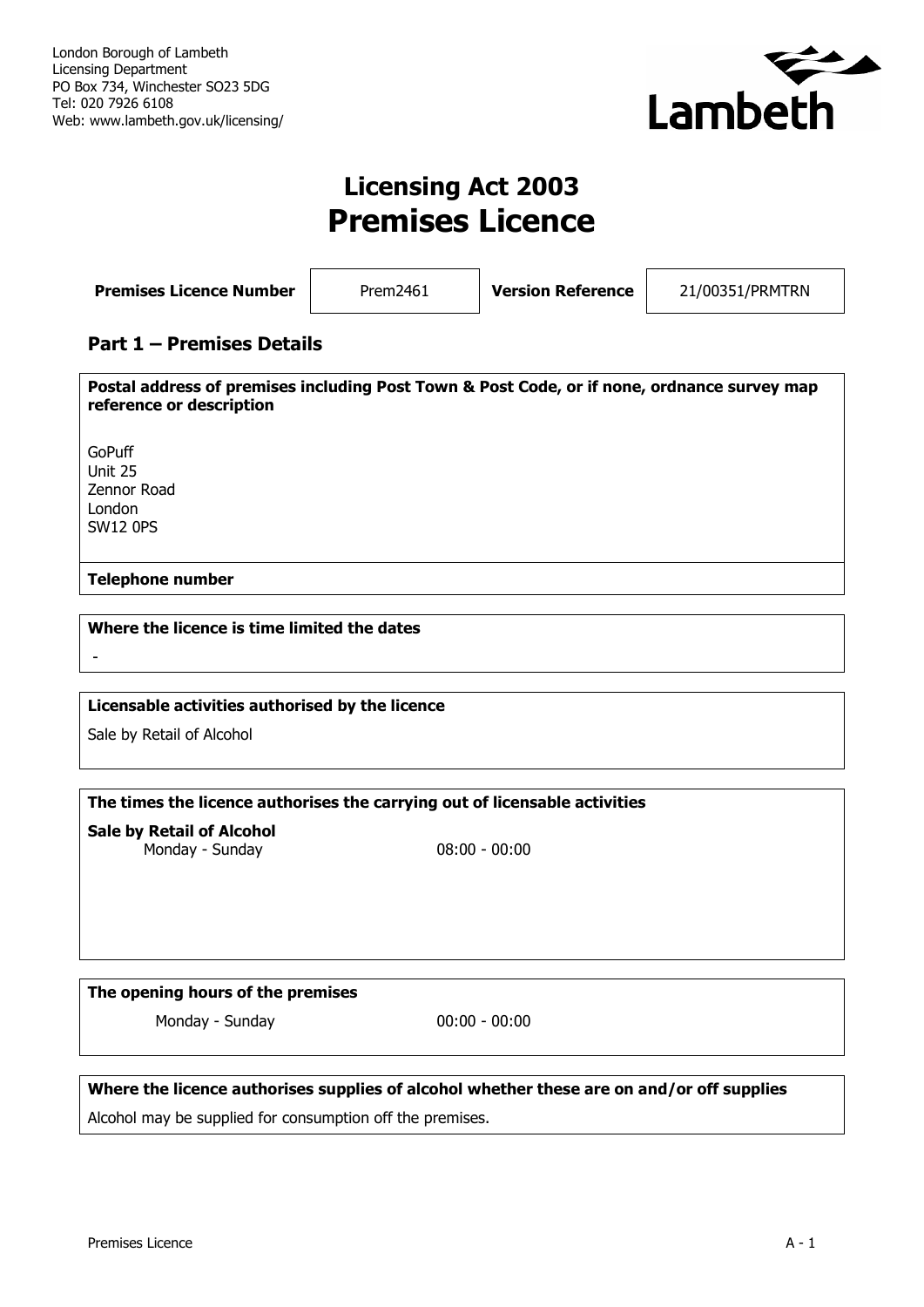# Part 2

| Name, (registered) address, telephone number and email (where relevant) of holder of<br>premises licence                                                                                  |  |  |  |
|-------------------------------------------------------------------------------------------------------------------------------------------------------------------------------------------|--|--|--|
| <b>Fancy Delivery UK Ltd</b><br>48 Hoxton Square<br>London<br><b>N1 6PB</b><br>Email Address contact details                                                                              |  |  |  |
| Registered number of holder, for example company number, charity number (where applicable)                                                                                                |  |  |  |
| <b>Registered Company Number</b><br>12793914                                                                                                                                              |  |  |  |
|                                                                                                                                                                                           |  |  |  |
| Name, address and telephone number of designated premises supervisor where the premises<br>licence authorises the supply or the sale by retail of alcohol                                 |  |  |  |
| Alexzandra Robertson- Walker                                                                                                                                                              |  |  |  |
| Personal licence number and issuing authority of personal licence held by designated premises<br>supervisor where the premises licence authorises the supply or sale by retail of alcohol |  |  |  |
| Personal Licence No:<br>Licensing Authority: Torbay Council                                                                                                                               |  |  |  |



On behalf of the Head<br>of Regulatory Services

Dated: 22nd March 2022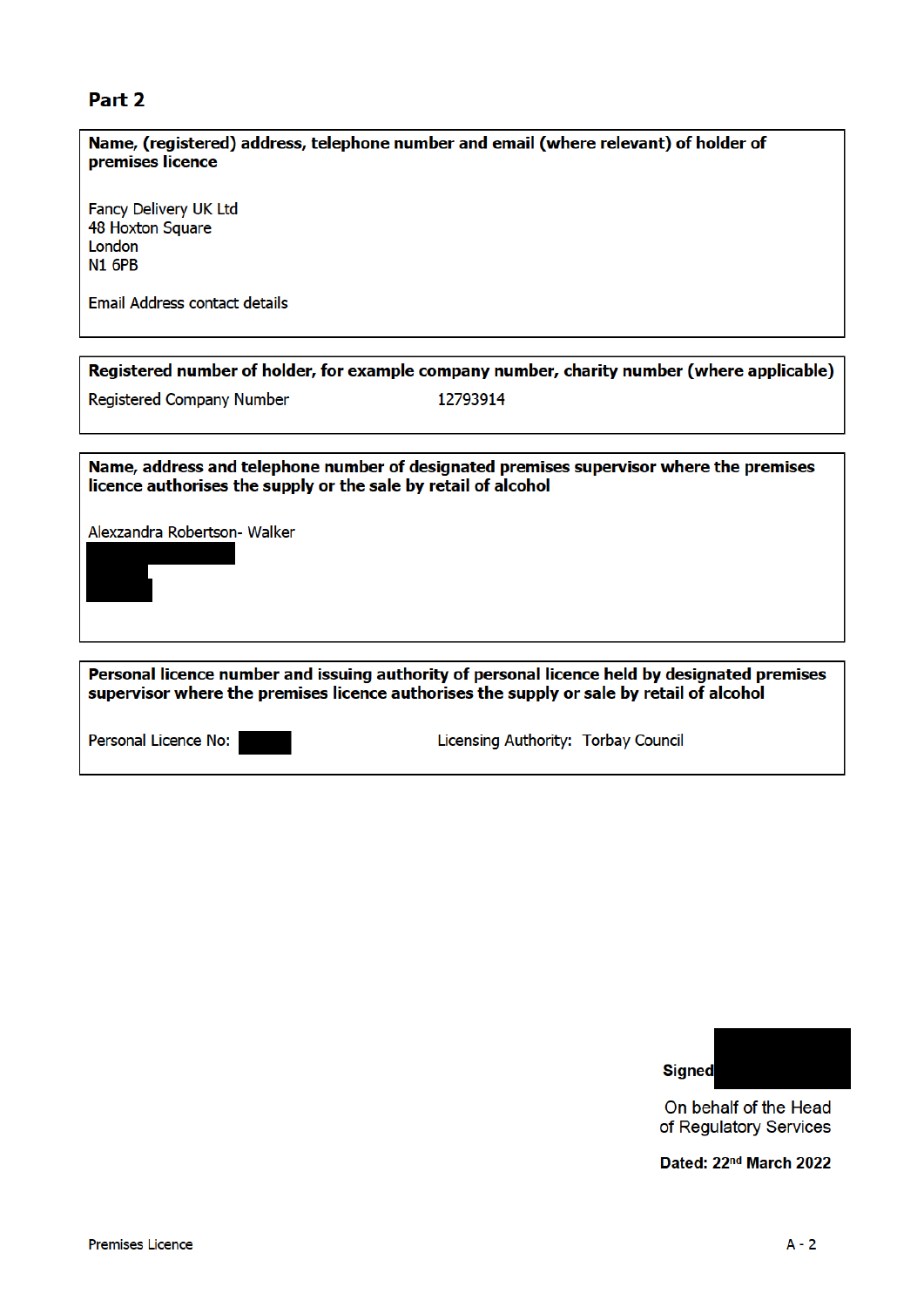# **Annex 1 – Mandatory conditions**

### 1 MANDATORY CONDITIONS (Alcohol - off)

Condition A1.

No supply of Alcohol may be made under the Premises Licence:

- (a) At a time when there is no Designated Premises Supervisor in respect of the Premises Licence; or
- (b) At a time when the Designated Premises Supervisor does not hold a Personal Licence or his Personal Licence is suspended.

#### Condition A2

Every supply of alcohol under the Premises Licence must be made, or authorised by a person who holds a Personal Licence.

Condition A3

(1) The premises licence holder or club premises certificate holder must ensure that

an age verification policy is adopted in respect of the premises in relation to the sale or supply of alcohol.

(2) The designated premises supervisor in relation to the premises licence must ensure that the supply of alcohol at the premises is carried on in accordance with the age verification policy. (3) The policy must require individuals who appear to the responsible person to be under 18 years of age (or such older age as may be specified in the policy) to produce on request, before being served alcohol, identification bearing their photograph, date of birth and either—<br>(a) a holographic mark, or

(a) a holographic mark, or<br>(b) an ultraviolet feature. an ultraviolet feature.

Additional Mandatory Licensing Conditions, Minimum Drinks Pricing:

1. A relevant person shall ensure that no alcohol is sold or supplied for consumption on or off the premises for a price which is less than the permitted price.

2. For the purposes of the condition set out in paragraph 1

(a) "duty" is to be construed in accordance with the Alcoholic Liquor Duties Act 1979(1);

(b) "permitted" price is the price found by applying the formula -  $P=D+(DxV)$ 

where:

(i) P is the permitted price,

(ii) D is the amount of duty chargeable in relation to the alcohol as if the duty were charged on the date of the sale or supply of the alcohol, and

(iii) V is the rate of value added tax chargeable in relation to the alcohol as if the value added tax were charged on the date of the sale or supply of the alcohol;

(c) "relevant person" means, in relation to premises in respect of which there is in force a premises licence—

(i) the holder of the premises licence,

(ii) the designated premises supervisor (if any) in respect of such a licence, or

(iii) the personal licence holder who makes or authorises a supply of alcohol under such a licence;

(d)"relevant person" means, in relation to premises in respect of which there is in force a club premises certificate, any member or officer of the club present on the premises in a capacity which enables the member or officer to prevent the supply in question; and

(e)"value added tax" means value added tax charged in accordance with the Value Added Tax Act 1994.

3. Where the permitted price given by Paragraph (b) of paragraph 2 would (apart from this paragraph) not be a whole number of pennies, the price given by that sub-paragraph shall be taken to be the price actually given by that sub-paragraph rounded up to the nearest penny.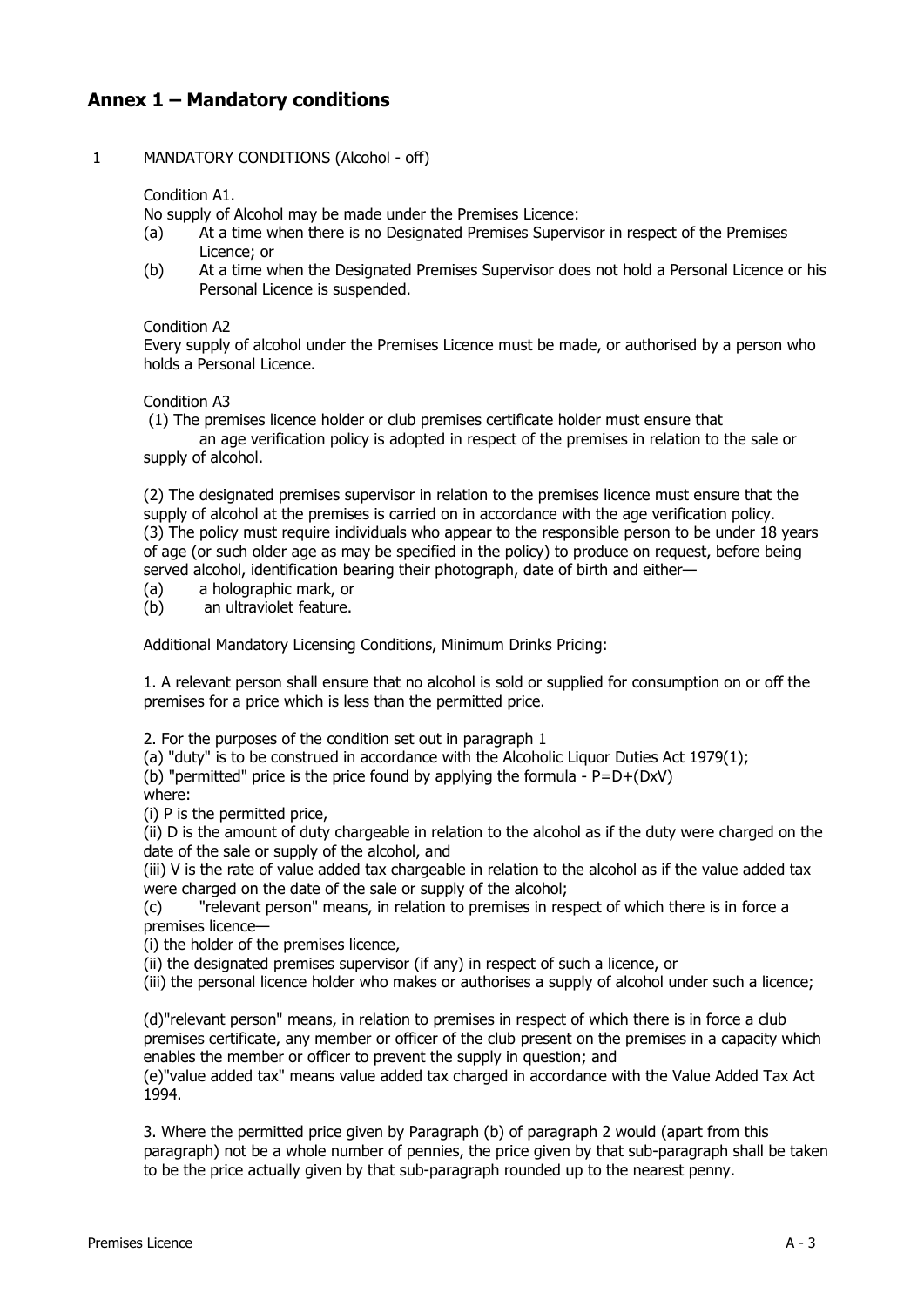4. (1) Sub-paragraph (2) applies where the permitted price given by Paragraph (b) of paragraph 2 on a day ("the first day") would be different from the permitted price on the next day ("the second day") as a result of a change to the rate of duty or value added tax.

(2) The permitted price which would apply on the first day applies to sales or supplies of alcohol which take place before the expiry of the period of 14 days beginning on the second day.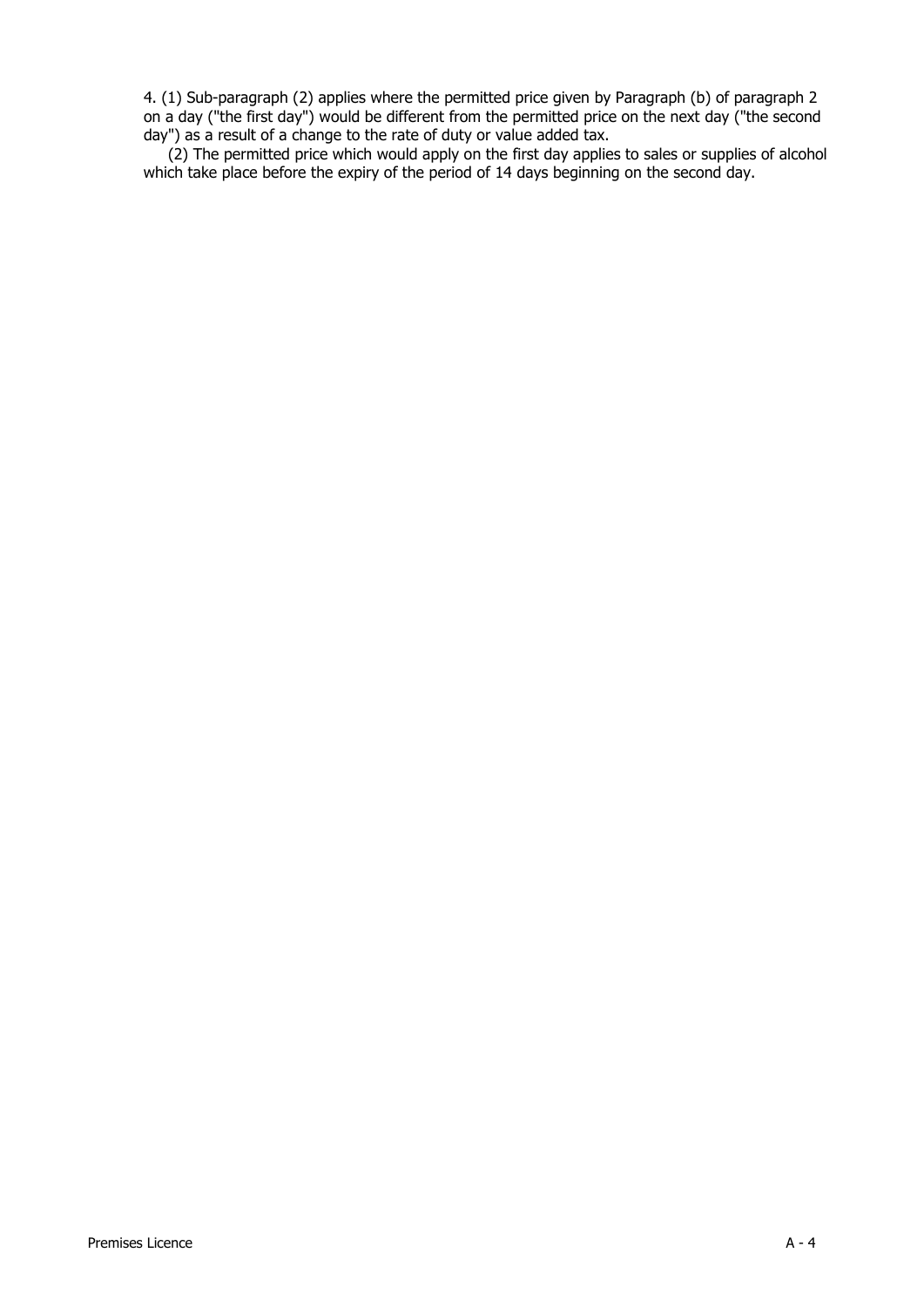# **Annex 2 – Conditions consistent with the Operating Schedule**

- 1. If delivery is to be outsourced, it will be the responsibility of the licensee to ensure that the delivery company has in place an effective age verification policy upon delivery.
- 2. Each delivery containing alcohol shall be labelled with the words "Age Restricted Product" or similar
- 3. A signature at the point of delivery must be obtained from a person above the age of 18 with appropriate age verification identification. No delivery shall be left without a signature. In the exceptional circumstances that a signature cannot be obtain, then the name and date of birth of the person receiving the delivery shall be obtained" with:
	- a) The premises licence holder shall include information about the Challenge 25 age verification policy on its website/app whereby customers are warned that they must be aged 18 or over to order alcohol and that age verification checks will be undertaken at the point of delivery.
	- b) All couriers will be instructed to comply with the Challenge 25 age verification policy at the point of delivery and keep a record of any refused supplies of alcohol.
- 4. Where possible, deliveries shall be made by bicycle or electric bike
- 5. Details of the order (including the type, amount of alcohol, name, and address of the customer) must be accessible to any Police Constable or Local Authority Officer inspecting the order. Details of customer orders shall be retained for a period of 6 months.
- 6. There shall be no deliveries to public/communal areas or open spaces.
- 7. No members of the public will be allowed on the premises or be permitted to collect their order from the premises.
- 8. The premises will operate as a delivery only business.
- 9. There shall be a dedicated area for delivery personnel to safely park their vehicle and collect the customer order
- 10. Orders containing alcohol may only be delivered between the hours 08:00 -00:00.
- 11. A staff member from the premises who is conversant with the operation of the CCTV system must be able to provide a Police or authorised council officer copies of recent CCTV images or data with the absolute minimum of delay when requested and within a maximum of 24 hours of the initial request
- 12. An incident log shall be kept at the premises and made available on request to an authorised officer of Lambeth Council or the Police. It must be completed within 24 hours of the incident and retained for a period of 12 months. The incident log shall record the following:
	- (a) All crimes reported to the premises<br>(b) Any complaints received, and the re
	- (b) Any complaints received, and the remedial actions taken<br>(c) Any incidents of disorder
	- Any incidents of disorder
	- (d) Any faults in the CCTV system
	- (e) Any refusal of alcohol deliveries, the name of the member of staff or third party who refused the delivery
	- (f) Any visit by a relevant authority or emergency service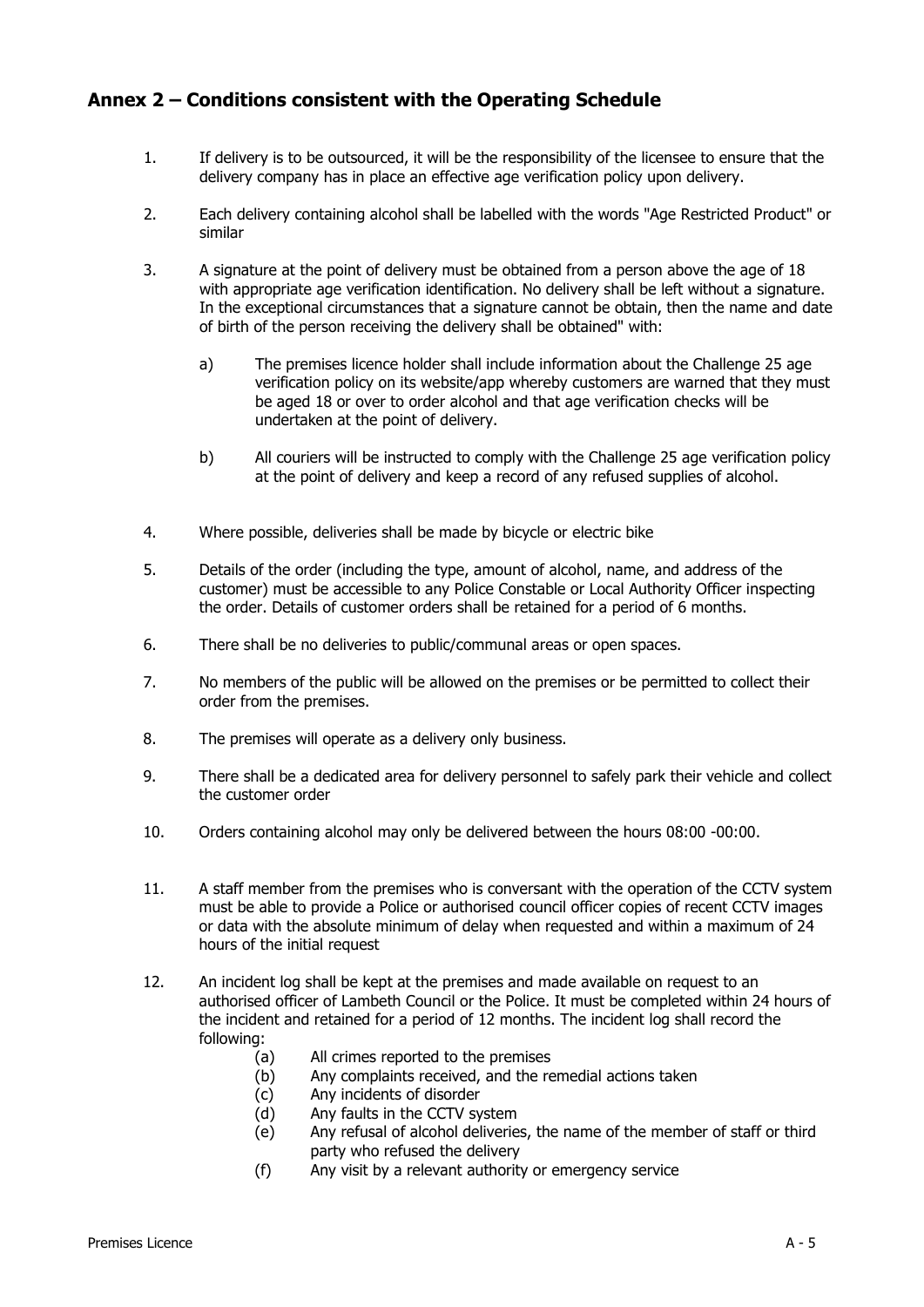- 13. The incident log shall be checked on a regular basis by the DPS to ensure that is being used by the staff and each check shall be recorded in the log
- 14. Website and all promotional materials should be designed and set out in a way which is consistent with the responsible retail of alcohol.
- 15. No collections of waste or recycling materials (including bottles) from the premises shall take place between 22:00 hours and 08:00 hours on the following day.
- 16. The Premises Licence Holder shall ensure all persons associated with the handling, transportation and delivery of alcohol shall employ due care and attention at all times to ensure:

a) The delivery vehicle engine is not left running needlessly on or off the premises.<br>b)

There shall be no obstruction of the public highway whilst a delivery is taking place.

- c) No persons drivers/couriers shall engage in loud talking/shouting/door slamming or emit loud music from their vehicle whilst on or off the premises.
- d) All glass bottles/vessels, goods and waste to be handled carefully whilst being transported into and out of the premises and to the clients' address to prevent/minimise noise disturbance to residents within the vicinity.
- 17. No collections of waste or recycling materials (including bottles) from the premises shall take place between 22:00 hours and 08:00 hours on the following day.
- 18. All staff members engaged, or to be engaged, in supplying or delivering alcohol shall receive full training pertinent to the Licensing Act, specifically in regard to agerestricted sales, and the refusal of sales to persons believed to be under the influence of alcohol or drugs. This shall take place every 6 months.
- 19. All such training is to be fully documented and signed by the employee and the person delivering the training. Training records shall be kept at the premises and made available upon request to either Police Officers or an authorised officer of Lambeth Council.
- 20. Alcohol sales shall be made by online or other remote ordering methods only. Alcohol orders shall be supplied by delivery only.
- 21. The premises shall install and maintain a comprehensive CCTV system as per the minimum requirements of the Police Licensing Team. All entry and exit points will be covered enabling frontal identification of every person entering in any light condition. The CCTV system shall continually record whilst the premises is open for licensable activities and during all times when customers remain on the premises. All recordings shall be stored for a minimum period of 31 days with date and time stamping. Viewing of recordings shall be made available immediately upon the request of Police or authorised officer throughout the entire 31 day period.
- 22. All sales of alcohol for consumption off the premises shall be in sealed containers only.
- 23. Notices shall be prominently displayed at all exits requesting delivery staff to respect the needs of local residents and businesses and leave the area quietly
- 24. A record shall be kept detailing all refused sales of alcohol. The record of all refused sales of alcohol should include the date and time of the refused sale and the name of the member of staff who refused the sale. The record shall be available for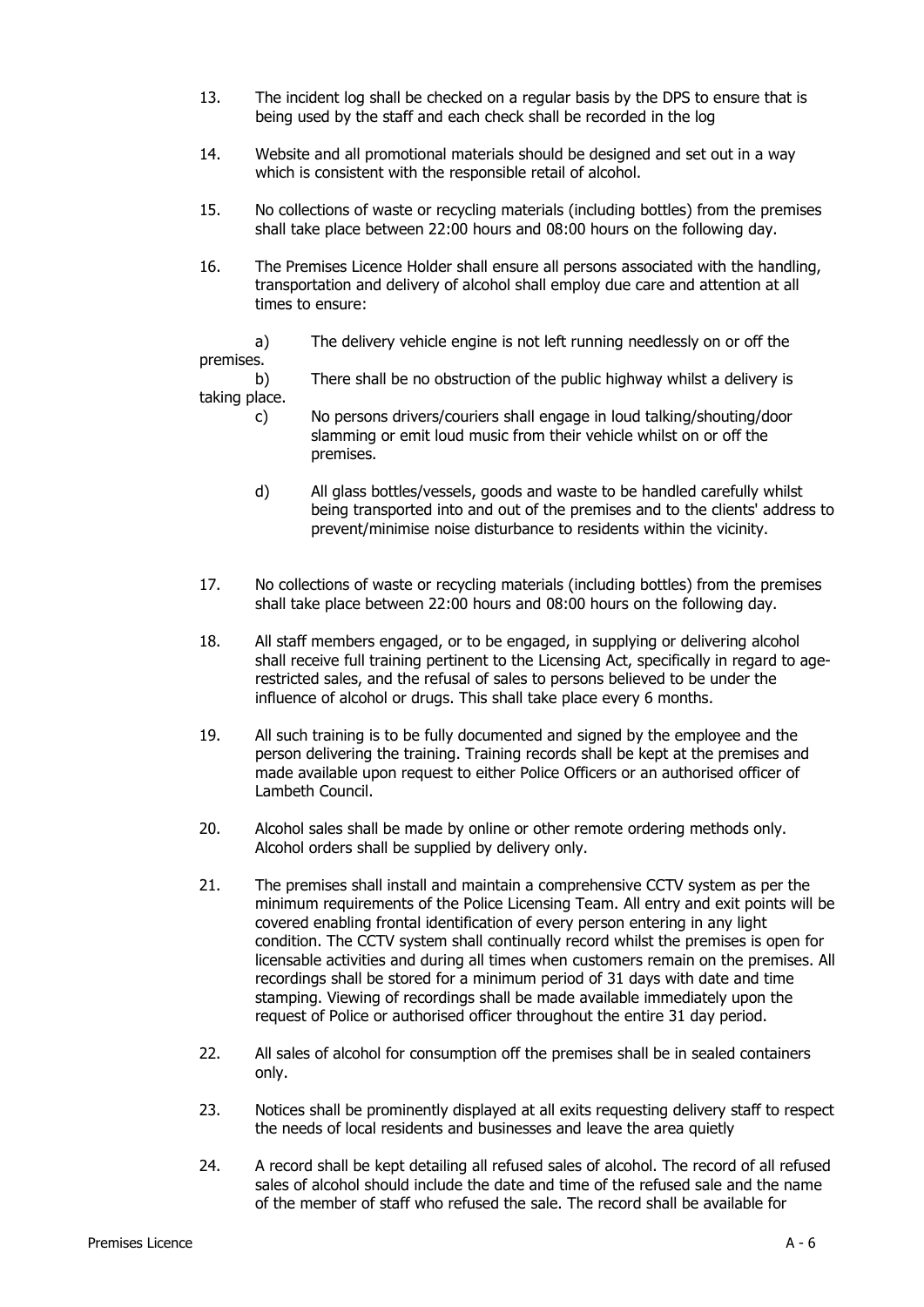inspection at the premises by the police or an authorised officer of Lambeth Council at all times whilst the premises is open.

- 25. A Challenge 25 proof of age scheme shall be operated at the premises where the only acceptable forms of identification are recognised photographic identification cards, such as a driving licence, passport or proof of age card with the PASS Hologram.
- 26. Signage advertising the aforementioned proof of age scheme shall be prominently displayed on the premises app and/or website.
- 27. Deliveries of alcohol shall only be made to private dwellings and business addresses which are recorded as part of the original sale.
- 28. It will be the responsibility of the management that, any outside companies used for delivery must adhere to a strict "challenge 25" policy. It will be the responsibility of the management to keep up to date with that company's policy and to review any partnerships based on this policy.
- 29. Drivers must be instructed to abort delivery where that sale is believed to be a "street sale". All such instances will be recorded in the refusals/incidents log.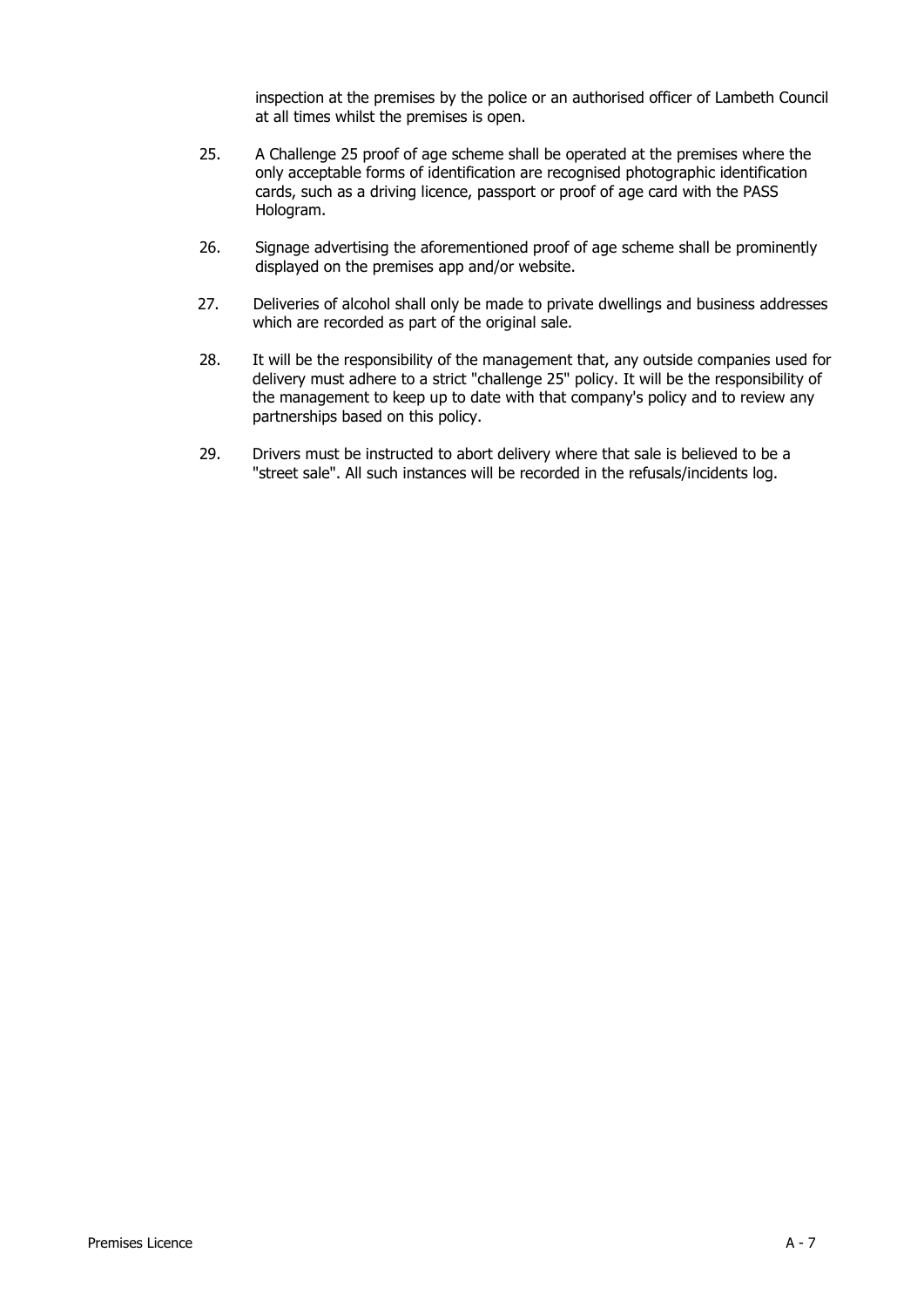# **Annex 3 – Conditions attached after a hearing by the licensing authority**

None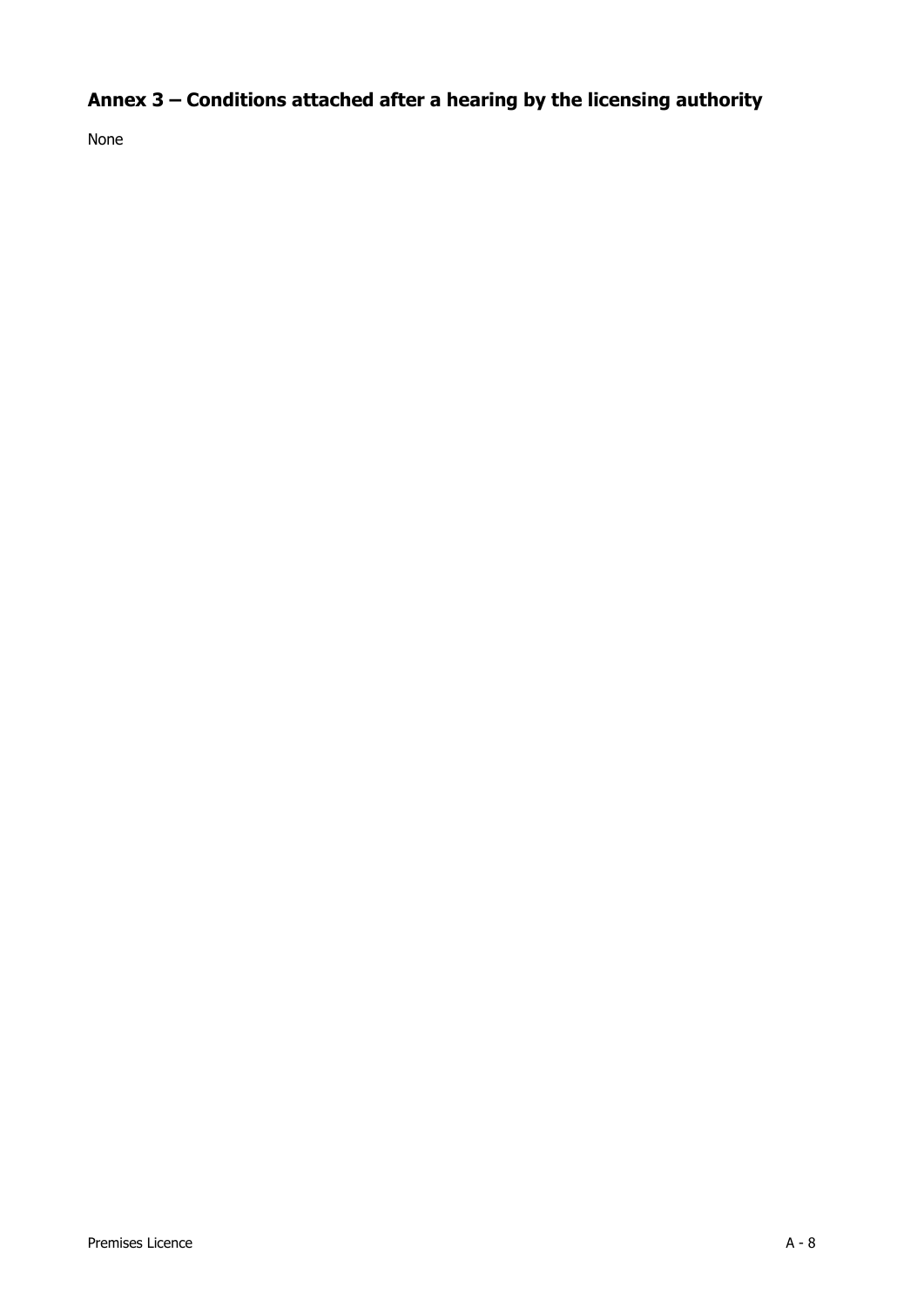# **Annex 4 – Plans**

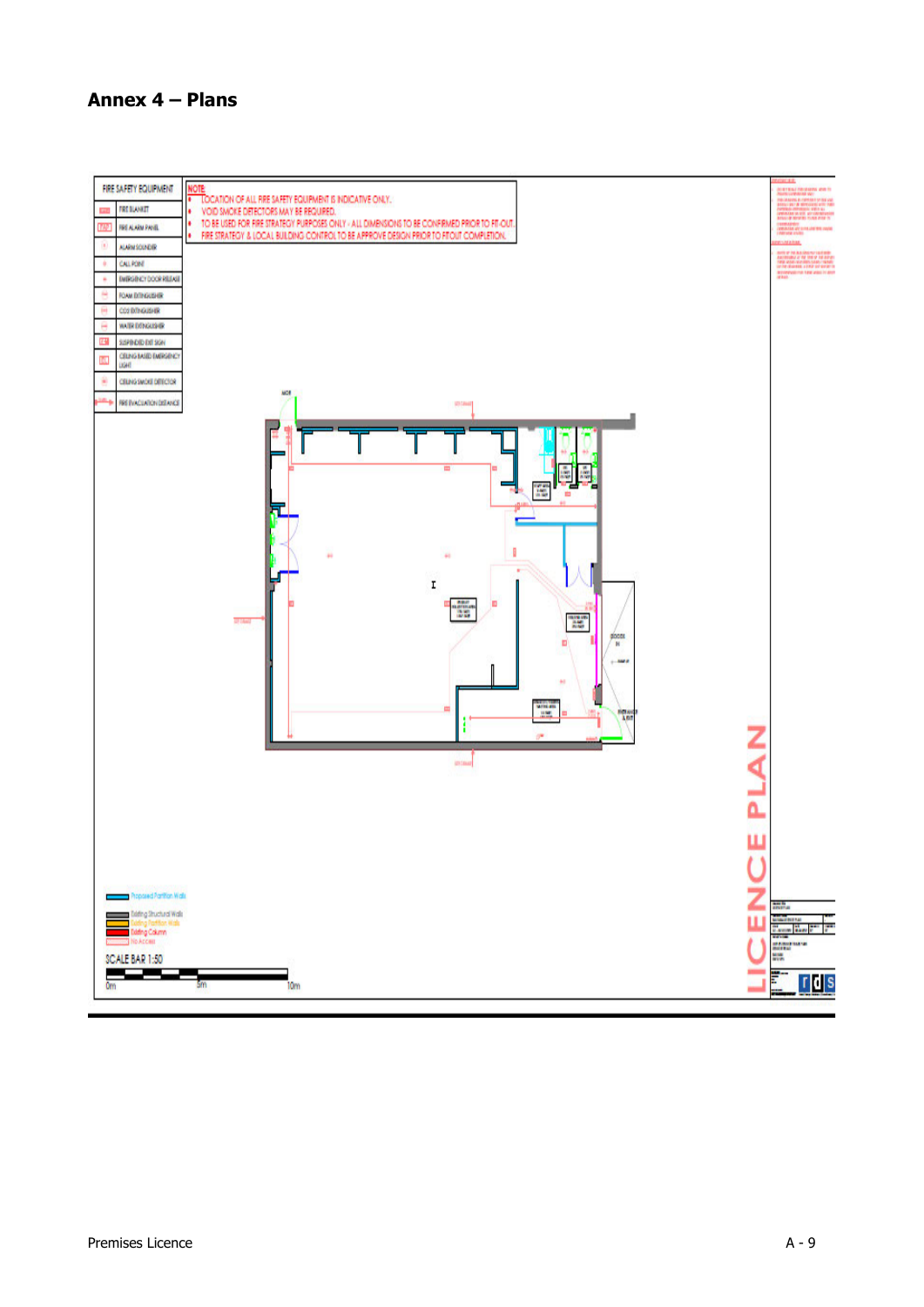

# **Licensing Act 2003 Premises Licence Summary**

**Premises Licence Number** Prem2461 **Version Reference** 21/00351/PRMTRN

# **Premises Details**

**Postal address of premises including Post Town & Post Code, or if none, ordnance survey map reference or description** GoPuff Unit 25 Zennor Road London SW12 0PS

### **Telephone number**

**Where the licence is time limited the dates**

-

### **Licensable activities authorised by the licence**

Sale by Retail of Alcohol

**The times the licence authorises the carrying out of licensable activities**

**Sale by Retail of Alcohol** Monday - Sunday 08:00 - 00:00

### **The opening hours of the premises**

Monday - Sunday 00:00 - 00:00

**Where the licence authorises supplies of alcohol whether these are on and/or off supplies** Alcohol may be supplied for consumption off the premises.